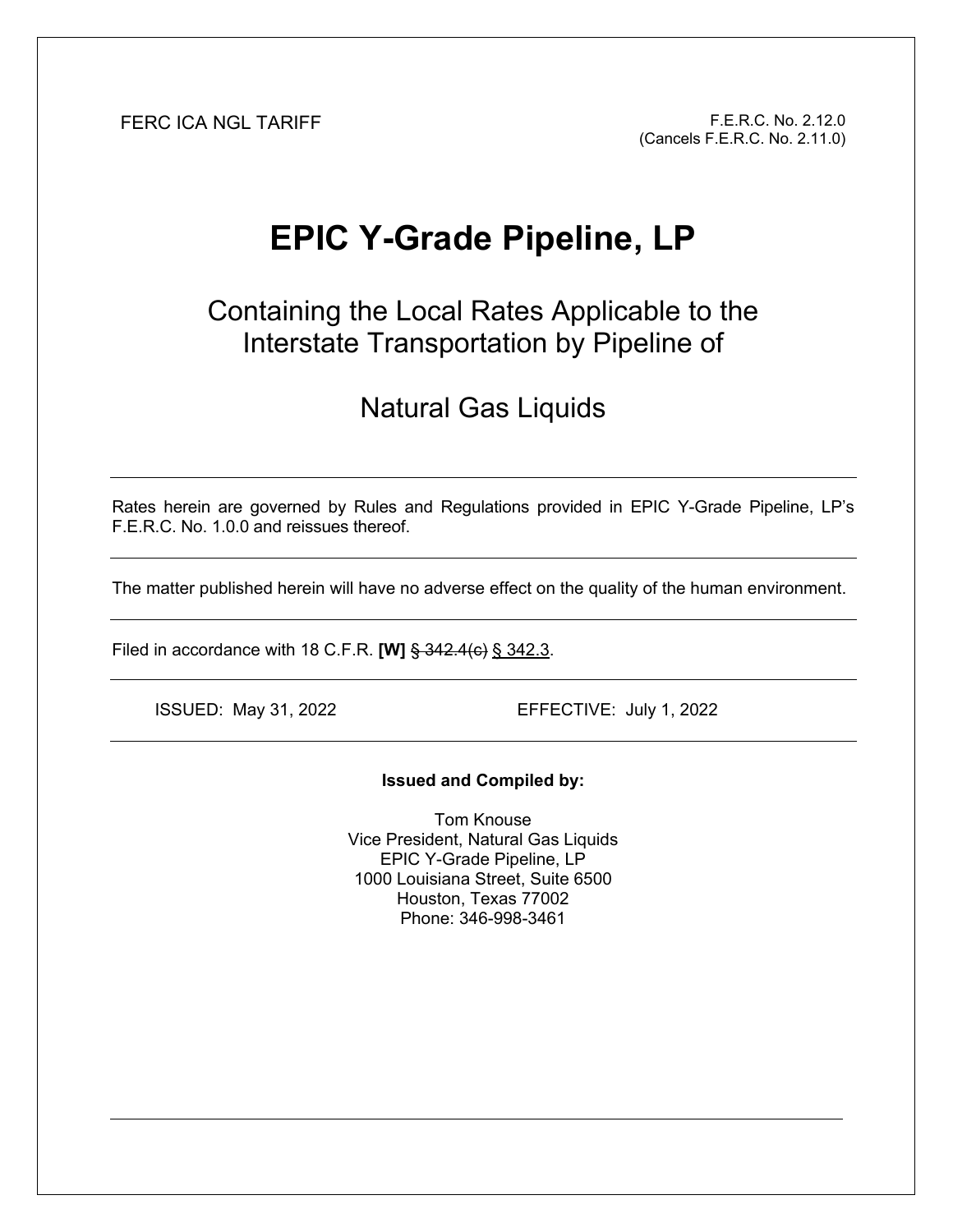### **Rates in Dollars per Gallon**

### **UNCOMMITTED TRANSPORTATION RATE**

| FROM:                                                                            | TO:                                                                                        | RATE (per Gallon)          |
|----------------------------------------------------------------------------------|--------------------------------------------------------------------------------------------|----------------------------|
| <b>DLK Black River Gas</b><br>Processing Plant near Loving,<br><b>New Mexico</b> | - EPIC Y-Grade Logistics, LP owned<br>fractionation complex near Robstown,<br>Texas        | $[1]$ \$0.1189 / Gallon(1) |
|                                                                                  | - SouthTex 66 Pipeline Company<br>Ltd.-owned Benedum Pump Station<br>near Benedum, Texas   | $[1]$ \$0.1189 / Gallon(1) |
|                                                                                  | - DCP Midstream Partners, LP owned<br>Pump Station near Benedum, Texas                     | $[1]$ \$0.1139 / Gallon(1) |
|                                                                                  | - Delaware Basin Midstream, LLC-<br>owned Ramsey Plant near Orla,<br>Texas                 | $[1]$ \$0.1139 / Gallon(1) |
|                                                                                  | - Vaquero Midstream LLC-owned<br>Caymus Plant near Coyanosa, Texas                         | $[1]$ \$0.1139 / Gallon(1) |
|                                                                                  | - Phillips 66 Company-owned<br>fractionation complex near Sweeny,<br>Texas                 | $[1]$ \$0.1135 / Gallon(1) |
| WPX Energy owned Gas Plant<br>in Loving County, Texas                            | - EPIC Y-Grade Logistics, LP owned<br>fractionation complex near Robstown,<br><b>Texas</b> | $[1]$ \$0.1189 / Gallon(1) |
|                                                                                  | - SouthTex 66 Pipeline Company<br>Ltd.-owned Benedum Pump Station<br>near Benedum, Texas   | $[1]$ \$0.1189 / Gallon(1) |
|                                                                                  | - DCP Midstream Partners, LP owned<br>Pump Station near Benedum, Texas                     | $[1]$ \$0.1139 / Gallon(1) |
|                                                                                  | - Vaquero Midstream LLC-owned<br>Caymus Plant near Coyanosa, Texas                         | $[1]$ \$0.1139 / Gallon(1) |
|                                                                                  | - Phillips 66 Company-owned<br>fractionation complex near Sweeny,<br>Texas                 | $[1]$ \$0.1135 / Gallon(1) |
| Delaware Basin Midstream,<br><b>LLC-owned Ramsey Plant</b><br>near Orla, Texas   | - EPIC Y-Grade Logistics, LP owned<br>fractionation complex near Robstown,<br>Texas        | $[1]$ \$0.1189 / Gallon(1) |
|                                                                                  | - SouthTex 66 Pipeline Company<br>Ltd.-owned Benedum Pump Station<br>near Benedum, Texas   | $[1]$ \$0.1189 / Gallon(1) |
|                                                                                  | - DCP Midstream Partners, LP owned<br>Pump Station near Benedum, Texas                     | $[1]$ \$0.1139 / Gallon(1) |
|                                                                                  | - Phillips 66 Company-owned<br>fractionation complex near Sweeny,<br>Texas                 | $[1]$ \$0.1135 / Gallon(1) |

EPIC Y-Grade Pipeline, LP **[W]** F.E.R.C. No. 2.11.0 2.12.0 Page 2 of 7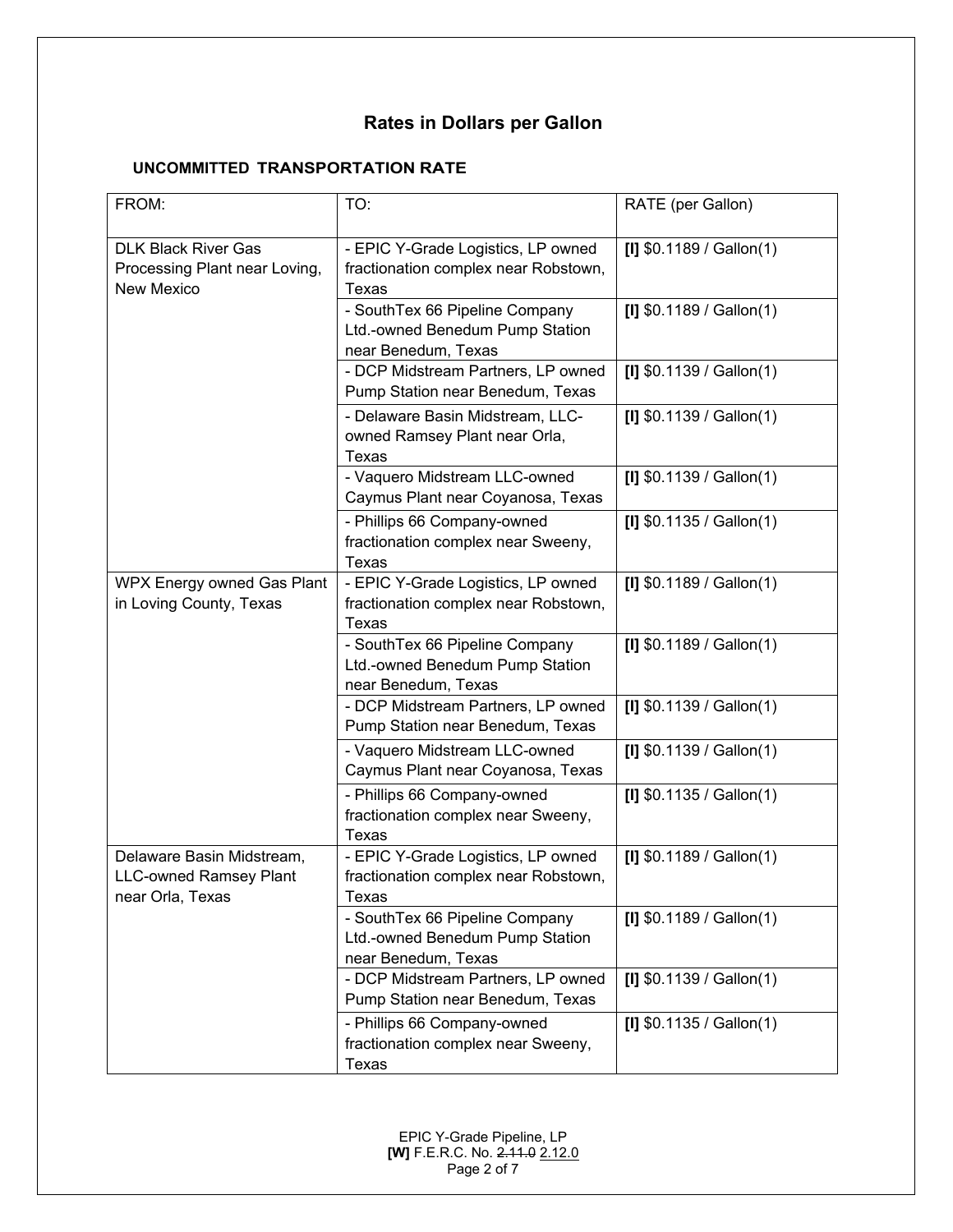| Brazos NGL Pipeline, LLC in     | - EPIC Y-Grade Logistics, LP owned   |                            |
|---------------------------------|--------------------------------------|----------------------------|
| Reeves County, Texas            | fractionation complex near Robstown, | $[1]$ \$0.1189 / Gallon(1) |
|                                 | Texas                                |                            |
|                                 | - SouthTex 66 Pipeline Company       |                            |
|                                 | Ltd.-owned Benedum Pump Station      | $[1]$ \$0.1189 / Gallon(1) |
|                                 | near Benedum, Texas                  |                            |
|                                 | - DCP Midstream Partners, LP owned   | $[1]$ \$0.1139 / Gallon(1) |
|                                 | Pump Station near Benedum, Texas     |                            |
|                                 | - Phillips 66 Company-owned          | $[1]$ \$0.1135 / Gallon(1) |
|                                 | fractionation complex near Sweeny,   |                            |
|                                 | Texas                                |                            |
| Salt Creek Midstream LLC-       | - EPIC Y-Grade Logistics, LP owned   |                            |
| owned Pecos 1 Plant near        | fractionation complex near Robstown, | $[1]$ \$0.1189 / Gallon(1) |
| Pecos, Texas                    | Texas                                |                            |
|                                 | - SouthTex 66 Pipeline Company       |                            |
|                                 | Ltd.-owned Benedum Pump Station      | $[1]$ \$0.1189 / Gallon(1) |
|                                 | near Benedum, Texas                  |                            |
|                                 | - DCP Midstream Partners, LP owned   | $[1]$ \$0.1139 / Gallon(1) |
|                                 | Pump Station near Benedum, Texas     |                            |
|                                 | - Vaquero Midstream LLC-owned        | $[1]$ \$0.1139 / Gallon(1) |
|                                 | Caymus Plant near Coyanosa, Texas    |                            |
|                                 | - Phillips 66 Company-owned          | $[1]$ \$0.1135 / Gallon(1) |
|                                 | fractionation complex near Sweeny,   |                            |
|                                 | Texas                                |                            |
| Vaquero Midstream LLC-          | - EPIC Y-Grade Logistics, LP owned   |                            |
| owned Caymus Plant near         | fractionation complex near Robstown, | $[1]$ \$0.1189 / Gallon(1) |
| Coyanosa, Texas                 | Texas                                |                            |
|                                 | - SouthTex 66 Pipeline Company       |                            |
|                                 | Ltd.-owned Benedum Pump Station      | $[1]$ \$0.1189 / Gallon(1) |
|                                 | near Benedum, Texas                  |                            |
|                                 | - DCP Midstream Partners, LP owned   | $[1]$ \$0.1139 / Gallon(1) |
|                                 | Pump Station near Benedum, Texas     |                            |
|                                 | - Phillips 66 Company-owned          | $[1]$ \$0.1135 / Gallon(1) |
|                                 | fractionation complex near Sweeny,   |                            |
|                                 | Texas                                |                            |
| Cogent Midstream WesTex,        | - EPIC Y-Grade Logistics, LP owned   | $[1]$ \$0.1139 / Gallon(1) |
| LLC, Big Lake I and Big Lake II | fractionation complex near Robstown, |                            |
| Plants in Reagan County,        | Texas                                |                            |
| Texas                           | - Phillips 66 Company-owned          | $[1]$ \$0.1135 / Gallon(1) |
|                                 | fractionation complex near Sweeny,   |                            |
|                                 | Texas                                |                            |
| Lucid Energy Group, LLC,        | - EPIC Y-Grade Logistics, LP owned   | $[1]$ \$0.1118 / Gallon(1) |
| Roadrunner I and Roadrunner     | fractionation complex near Robstown, |                            |
| Il Plants in Eddy County, New   | Texas                                |                            |
| Mexico                          | - SouthTex 66 Pipeline Company       | $[1]$ \$0.1118 / Gallon(1) |
|                                 | Ltd.-owned Benedum Pump Station      |                            |
|                                 | near Benedum, Texas                  |                            |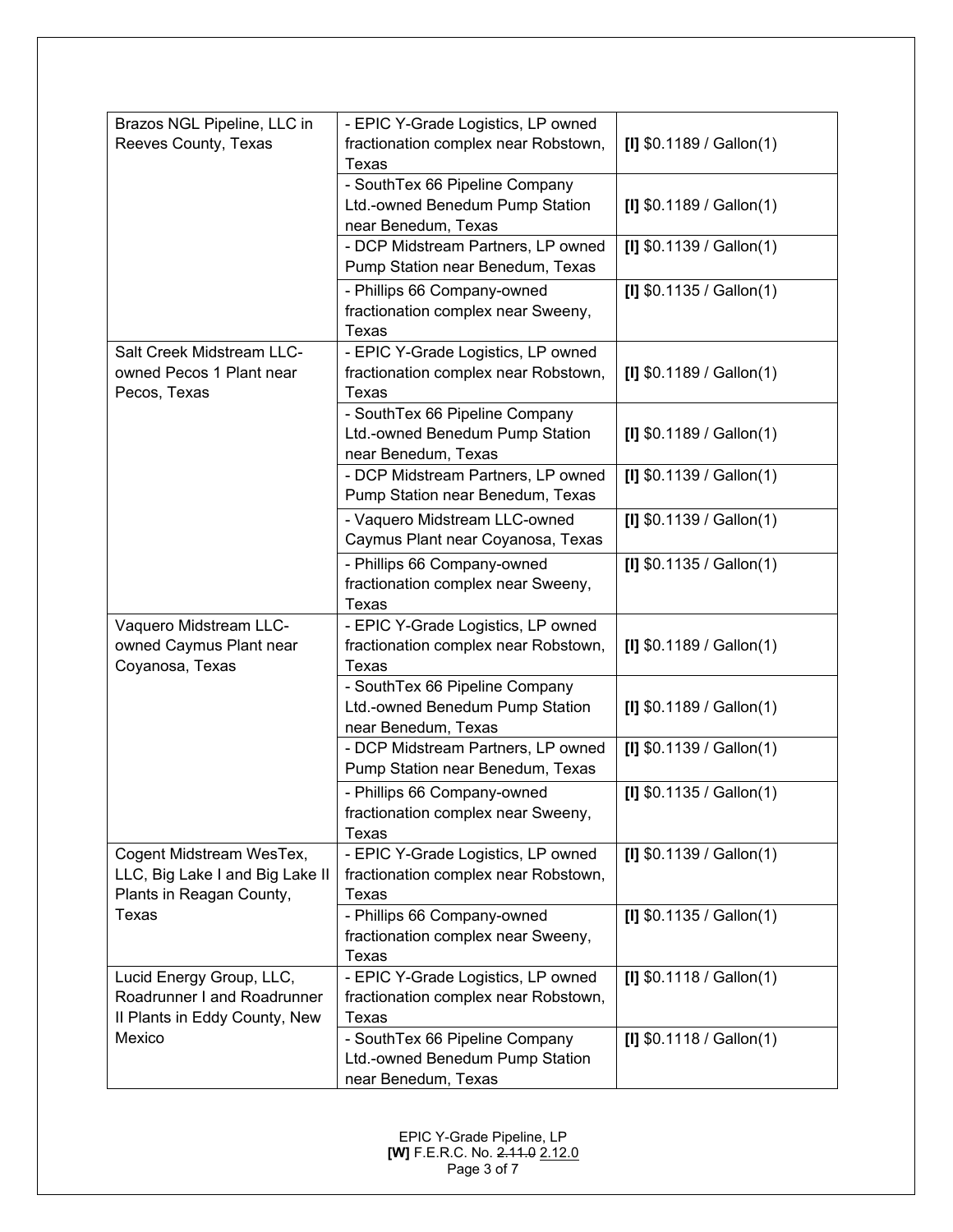|                                                            | - DCP Midstream Partners, LP owned<br>Pump Station near Benedum, Texas                   | $[1]$ \$0.1118 / Gallon(1) |
|------------------------------------------------------------|------------------------------------------------------------------------------------------|----------------------------|
|                                                            | - Delaware Basin Midstream, LLC-<br>owned Ramsey Plant near Orla,<br>Texas               | $[1]$ \$0.1118 / Gallon(1) |
|                                                            | - Vaquero Midstream LLC-owned<br>Caymus Plant near Coyanosa, Texas                       | $[1]$ \$0.1118 / Gallon(1) |
|                                                            | - Phillips 66 Company-owned<br>fractionation complex near Sweeny,<br>Texas               | $[1]$ \$0.1135 / Gallon(1) |
| BANGL, LLC pipeline<br>interconnection near Orla,<br>Texas | - EPIC Y-Grade Logistics, LP owned<br>fractionation complex near Robstown,<br>Texas      | $[1]$ \$0.1118 / Gallon(1) |
|                                                            | - SouthTex 66 Pipeline Company<br>Ltd.-owned Benedum Pump Station<br>near Benedum, Texas | $[1]$ \$0.1118 / Gallon(1) |
|                                                            | - DCP Midstream Partners, LP owned<br>Pump Station near Benedum, Texas                   | $[1]$ \$0.1118 / Gallon(1) |
|                                                            | - Vaquero Midstream LLC-owned<br>Caymus Plant near Coyanosa, Texas                       | $[1]$ \$0.1118 / Gallon(1) |
|                                                            | - Phillips 66 Company-owned<br>fractionation complex near Sweeny,<br>Texas               | $[1]$ \$0.1135 / Gallon(1) |

The Uncommitted Transportation Rate shown above is subject to adjustment each year in accordance with the mechanism set forth in FERC regulation 1 8 C.F.R. § 342.3, or any successor thereto. Interest will be due on payments not made when due, as provided in Rule 17 of the Rules and Regulations Tariff. Participation in the Balancing Policy is a requirement of transportation for all Shippers. Carrier will, on a not unduly discriminatory basis, consider requests for delivery by displacement service on its system where operationally feasible, in which case the tariff rate for service between such points shall apply.

(1) During times when the system is in pro-rationing, the Uncommitted Transportation Rate will be modified to be **[U]** one cent (\$0.01) below the rate paid by a Committed Shipper. This modification will end when the system is no longer in pro-rationing.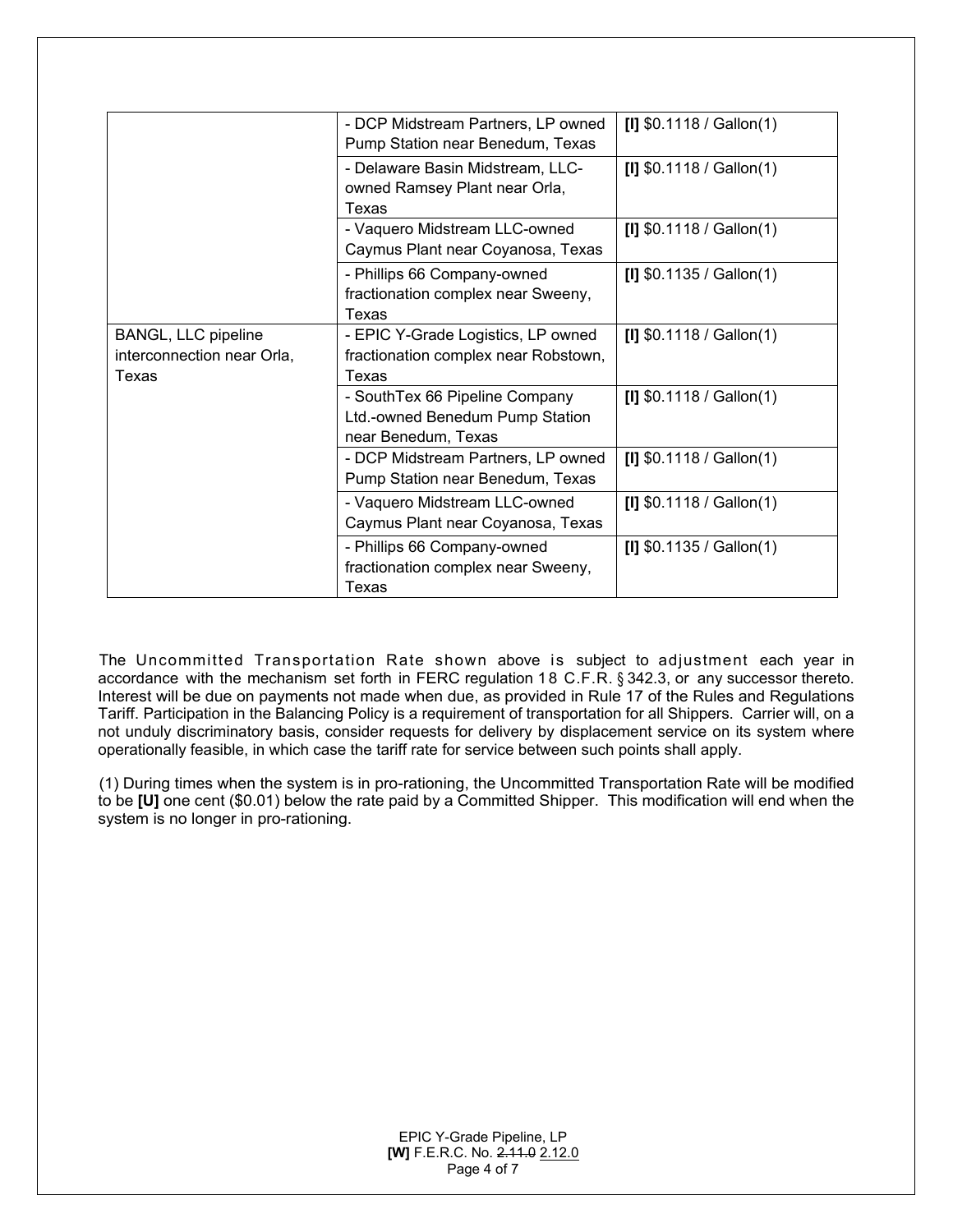### **VOLUME COMMITMENT INCENTIVE PROGRAM RATES FOR VOLUMES DELIVERED**

| FROM:                                                                          | TO:                                                                                      | RATE (per Gallon)      |
|--------------------------------------------------------------------------------|------------------------------------------------------------------------------------------|------------------------|
| <b>DLK Black River Gas</b><br>Processing Plant near Loving,<br>New Mexico      | - EPIC Y-Grade Logistics, LP owned<br>fractionation complex near Robstown,<br>Texas      | [U] \$0.0468 / Gallon  |
|                                                                                | - SouthTex 66 Pipeline Company<br>Ltd.-owned Benedum Pump Station<br>near Benedum, Texas | [U] \$0.0468 / Gallon  |
|                                                                                | - DCP Midstream Partners, LP owned<br>Pump Station near Benedum, Texas                   | [U] \$0.0468 / Gallon  |
|                                                                                | - Delaware Basin Midstream, LLC-<br>owned Ramsey Plant near Orla,<br>Texas               | [U] $$0.0468 /$ Gallon |
|                                                                                | - Vaquero Midstream LLC-owned<br>Caymus Plant near Coyanosa, Texas                       | [U] \$0.0468 / Gallon  |
|                                                                                | - Phillips 66 Company-owned<br>fractionation complex near Sweeny,<br>Texas               | [U] $$0.0468 /$ Gallon |
| WPX Energy owned Gas Plant<br>in Loving County, Texas                          | - EPIC Y-Grade Logistics, LP owned<br>fractionation complex near Robstown,<br>Texas      | [U] \$0.0468 / Gallon  |
|                                                                                | - SouthTex 66 Pipeline Company<br>Ltd.-owned Benedum Pump Station<br>near Benedum, Texas | [U] \$0.0468 / Gallon  |
|                                                                                | - DCP Midstream Partners, LP owned<br>Pump Station near Benedum, Texas                   | [U] \$0.0468 / Gallon  |
|                                                                                | - Vaquero Midstream LLC-owned<br>Caymus Plant near Coyanosa, Texas                       | [U] \$0.0468 / Gallon  |
|                                                                                | - Phillips 66 Company-owned<br>fractionation complex near Sweeny,<br>Texas               | [U] \$0.0468 / Gallon  |
| Delaware Basin Midstream,<br><b>LLC-owned Ramsey Plant</b><br>near Orla, Texas | - EPIC Y-Grade Logistics, LP owned<br>fractionation complex near Robstown,<br>Texas      | [U] \$0.0468 / Gallon  |
|                                                                                | - SouthTex 66 Pipeline Company<br>Ltd.-owned Benedum Pump Station<br>near Benedum, Texas | [U] \$0.0468 / Gallon  |
|                                                                                | - DCP Midstream Partners, LP owned<br>Pump Station near Benedum, Texas                   | [U] \$0.0468 / Gallon  |
|                                                                                | - Phillips 66 Company-owned<br>fractionation complex near Sweeny,<br>Texas               | [U] \$0.0468 / Gallon  |
| Brazos NGL Pipeline, LLC in<br>Reeves County, Texas                            | - EPIC Y-Grade Logistics, LP owned<br>fractionation complex near Robstown,<br>Texas      | [U] \$0.0468 / Gallon  |

EPIC Y-Grade Pipeline, LP **[W]** F.E.R.C. No. 2.11.0 2.12.0 Page 5 of 7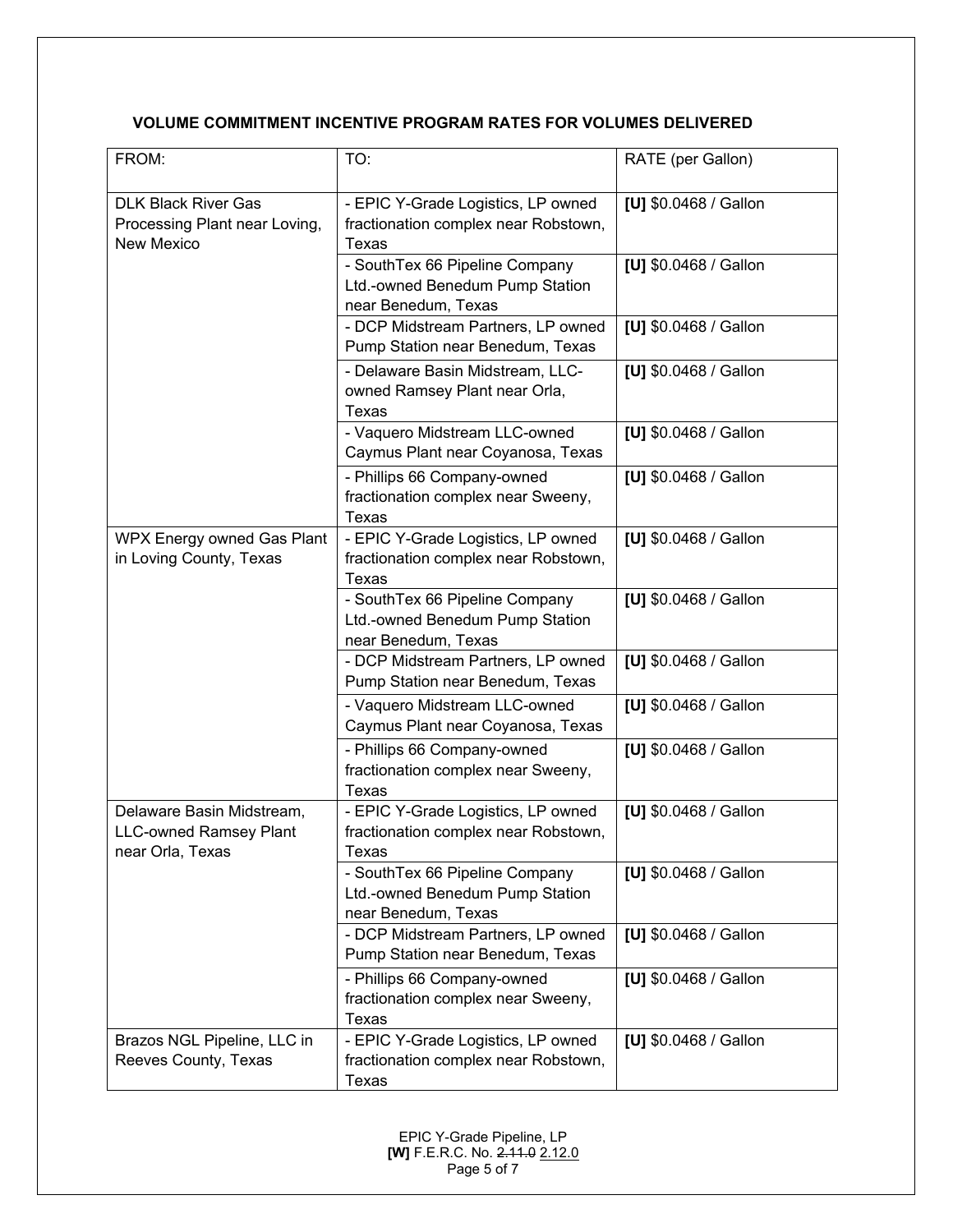|                                                                                          | - SouthTex 66 Pipeline Company<br>Ltd.-owned Benedum Pump Station<br>near Benedum, Texas | [U] \$0.0468 / Gallon |
|------------------------------------------------------------------------------------------|------------------------------------------------------------------------------------------|-----------------------|
|                                                                                          | - DCP Midstream Partners, LP owned<br>Pump Station near Benedum, Texas                   | [U] \$0.0468 / Gallon |
|                                                                                          | - Phillips 66 Company-owned<br>fractionation complex near Sweeny,<br><b>Texas</b>        | [U] \$0.0468 / Gallon |
| Salt Creek Midstream LLC-<br>owned Pecos 1 Plant near<br>Pecos, Texas                    | - EPIC Y-Grade Logistics, LP owned<br>fractionation complex near Robstown,<br>Texas      | [U] \$0.0468 / Gallon |
|                                                                                          | - SouthTex 66 Pipeline Company<br>Ltd.-owned Benedum Pump Station<br>near Benedum, Texas | [U] \$0.0468 / Gallon |
|                                                                                          | - DCP Midstream Partners, LP owned<br>Pump Station near Benedum, Texas                   | [U] \$0.0468 / Gallon |
|                                                                                          | - Vaquero Midstream LLC-owned<br>Caymus Plant near Coyanosa, Texas                       | [U] \$0.0468 / Gallon |
|                                                                                          | - Phillips 66 Company-owned<br>fractionation complex near Sweeny,<br><b>Texas</b>        | [U] \$0.0468 / Gallon |
| Vaquero Midstream LLC-<br>owned Caymus Plant near<br>Coyanosa, Texas                     | - EPIC Y-Grade Logistics, LP owned<br>fractionation complex near Robstown,<br>Texas      | [U] \$0.0468 / Gallon |
|                                                                                          | - SouthTex 66 Pipeline Company<br>Ltd.-owned Benedum Pump Station<br>near Benedum, Texas | [U] \$0.0468 / Gallon |
|                                                                                          | - DCP Midstream Partners, LP owned<br>Pump Station near Benedum, Texas                   | [U] \$0.0468 / Gallon |
|                                                                                          | - Phillips 66 Company-owned<br>fractionation complex near Sweeny,<br>Texas               | [U] \$0.0468 / Gallon |
| Cogent Midstream WesTex,<br>LLC-owned Big Lake I and Big<br>Lake II Plants in Reagan     | - EPIC Y-Grade Logistics, LP owned<br>fractionation complex near Robstown,<br>Texas      | [U] \$0.0468 / Gallon |
| County, Texas                                                                            | - Phillips 66 Company-owned<br>fractionation complex near Sweeny,<br><b>Texas</b>        | [U] \$0.0468 / Gallon |
| Lucid Energy Group, LLC,<br>Roadrunner I and Roadrunner<br>Il Plants in Eddy County, New | - EPIC Y-Grade Logistics, LP owned<br>fractionation complex near Robstown,<br>Texas      | [U] \$0.0468 / Gallon |
| Mexico                                                                                   | - SouthTex 66 Pipeline Company<br>Ltd.-owned Benedum Pump Station<br>near Benedum, Texas | [U] \$0.0468 / Gallon |
|                                                                                          | - DCP Midstream Partners, LP owned<br>Pump Station near Benedum, Texas                   | [U] \$0.0468 / Gallon |

EPIC Y-Grade Pipeline, LP **[W]** F.E.R.C. No. 2.11.0 2.12.0 Page 6 of 7